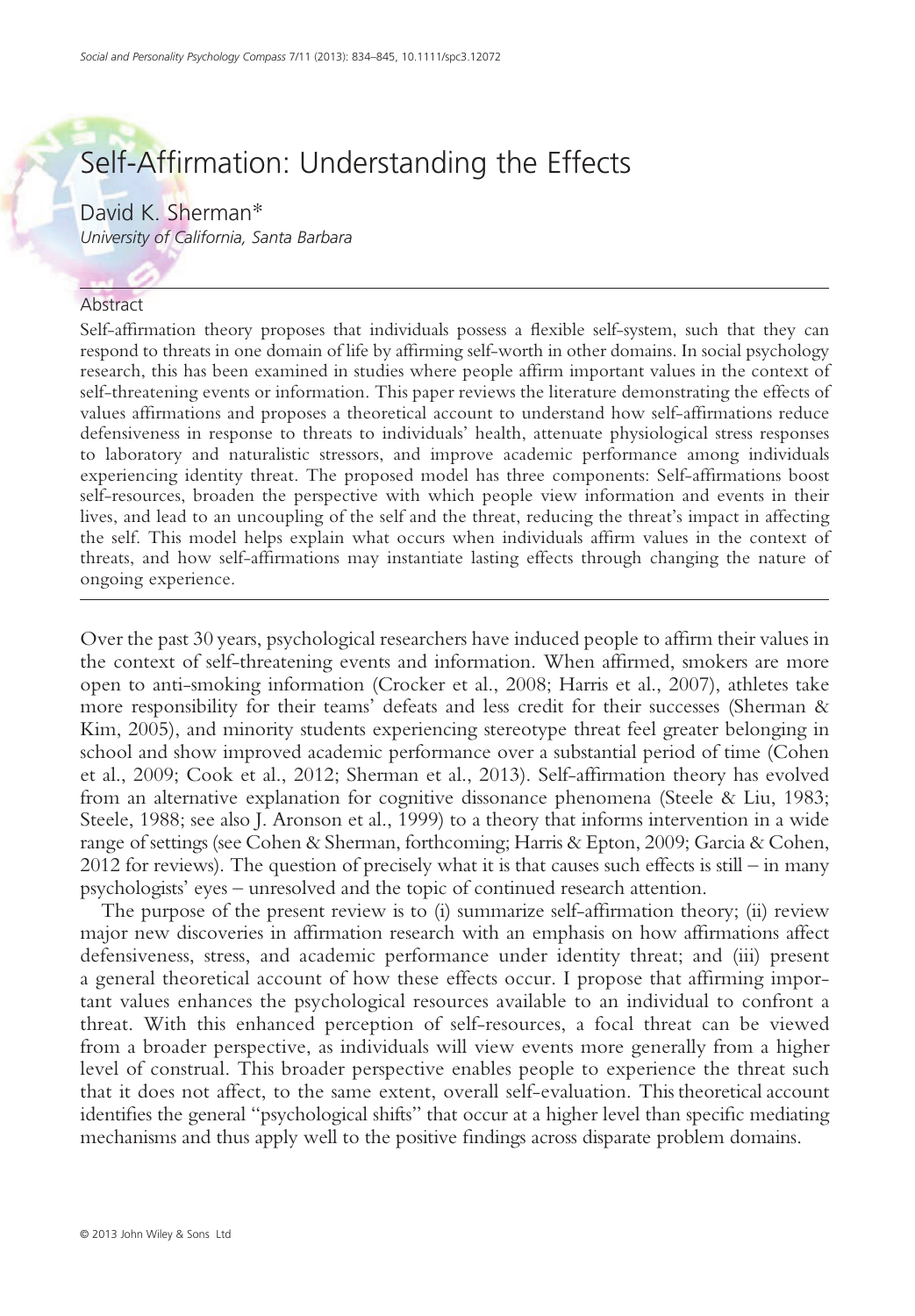# Self-Affirmation Theory

Self-affirmation theory begins with the premise that people are motivated to maintain the perceived worth and integrity of the self, a global perception of adequacy rather than their perceived worth in specific domains and in response to particular threats (Steele, 1988; see also Cohen & Sherman, forthcoming; McQueen & Klein, 2006; Sherman & Cohen, 2006). Stressful or threatening events and information – those that call into question perceptions of global adequacy – focus attention and an immediate need to mobilize physiological and psychological resources to combat them (Sapolsky, 2004; S. E. Taylor, 1991). Threatening events and information can prompt rationalizations or other defensive responses aimed to lessen the threat. For example, being reminded of one's hurtful actions toward others could be threatening, but the threat could be reduced if one rationalizes the victims as deserving it (E. Aronson, 1999). What is central to affirmation theory is that the self-system is flexible, and people have many responses in their "psychological immune system" that they can draw on (Gilbert et al., 1998). When people affirm their overall self-integrity, their view of the self as being capable and adaptive, they will have less need to rationalize away threatening information (Sherman & Cohen, 2006; Steele, 1988). Reminded of who they are and what is important to them, such selfaffirmations can reduce stress by putting threats in the context of an overall narrative of self-integrity.

A self-affirmation is an act that demonstrates a person's adequacy (Cohen & Sherman, forthcoming), and there are many experimental operationalizations of self-affirmation (McQueen & Klein, 2006). These include positive feedback on a personally important skill (e.g., Cohen et al., 2000, Study 2), purchasing of status goods (Sivanathan & Pettit, 2010), and updating one's Facebook page (Toma & Hancock, 2013). This review focuses on values affirmations, as the focal outcomes reviewed have all been assessed most reliably as a function of values affirmations; moreover, other manipulations may operate through different processes (e.g., positive feedback may introduce mood effects, which have generally not been observed to result from values affirmations). In addition, this review speaks to how values affirmations affect people under threat, as the process for those not experiencing threat is likely to be different (Briñol et al., 2007).

In a standard affirmation induction, people write about central values such as relationships with friends or family or complete questionnaires that evoke their central values such as religion or social values. What is key about these manipulations is that they are self-generated and enable people to express what is important to them and why in terms of their own personal values, the standards they use to evaluate personal integrity (Rokeach, 1973). When timed to threatening circumstances, such values affirmations can serve as turning points for an individual's narrative, and catalyze changes in the person and in the person's interaction with the environment, resulting in more adaptive responses to threat (Cohen & Sherman, forthcoming).

## Self-Affirmation Effects

In the sections that follow, I provide a brief review of recent self-affirmation research on defensive responses, physiological stress responses, and academic performance under identity threat.

## Defensive responses

As self-affirmation theory originated in the context of dissonance theory, early affirmation studies showed how people are less likely to rationalize their decisions if given the opportunity to affirm an important value (Steele & Liu, 1983; see key papers by Blanton et al., 1997;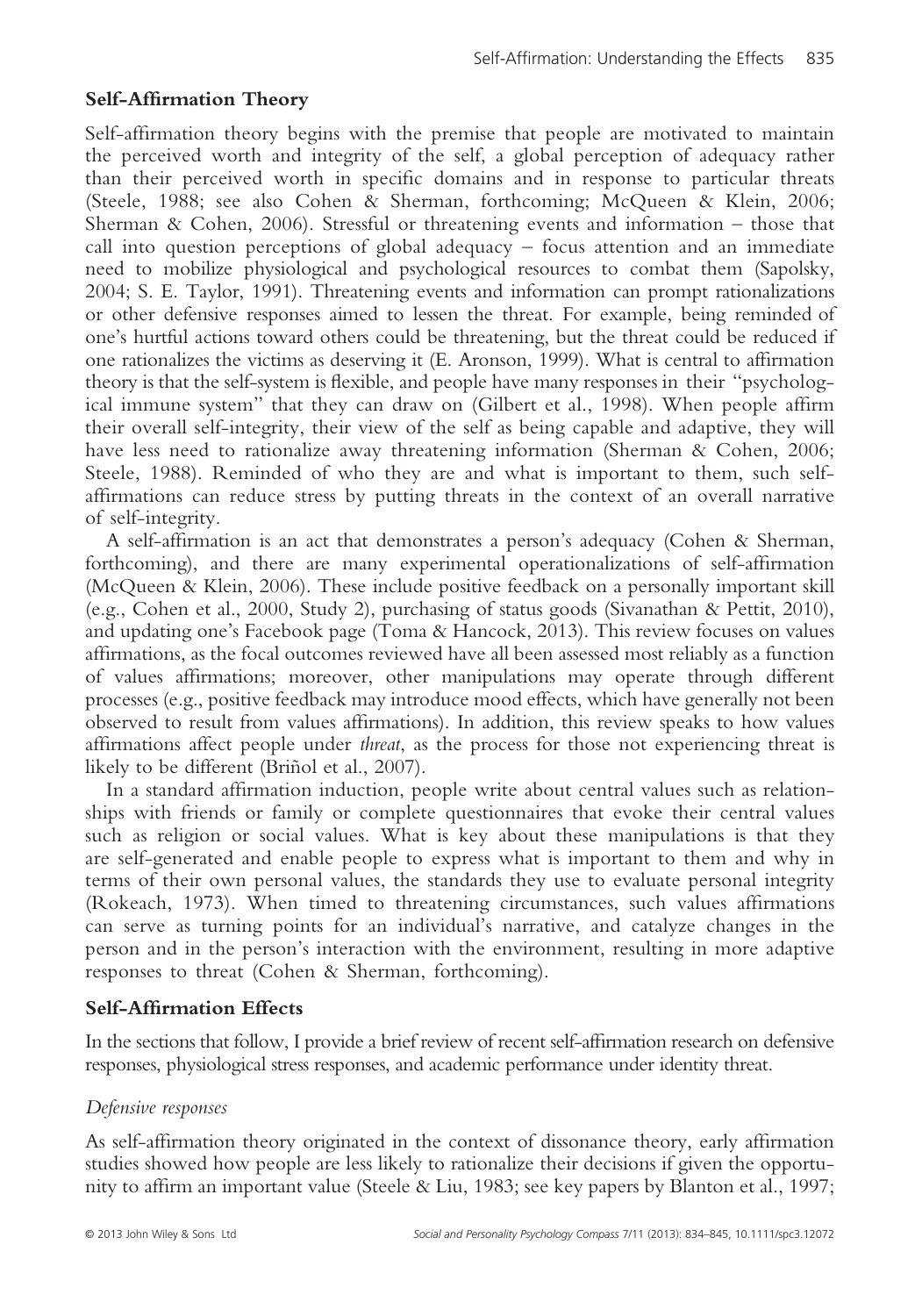Stone & Cooper, 2001). That led to the hypothesis that self-affirming thoughts should "reduce defense mechanisms such as denial and rationalization (p. 290; Steele, 1988)". This hypothesis had relevance to both threats to individual identity, with much work centered on health threats, as well as threats to the collective self, threats that relate to a valued social or group identity (Sherman & Cohen, 2006).

As health information has the potential to threaten an individual's self-image both by linking the self with disease and by suggesting that an individual has acted maladaptively or wrongly, many studies have examined whether bolstering the self by having people engage in value affirming activities can reduce defensive, self-serving health assessments. The logic of these studies is that people are defensive in response to health threatening information because of its self-threatening nature. People reduce the potential threat of the information, in part, by engaging in motivated inferences about the health information that leads to the desired conclusion that they are not at risk (Kunda, 1990). However, if self-threat can be attenuated then defensiveness should be reduced and openness facilitated (e.g., Reed & Aspinwall, 1998; Sherman et al., 2000). For example, self-affirmed people in one study were more open to risk feedback for an untreatable disease (Howell & Shepperd, 2012). Affirmation also led at risk people to be more open to taking a diabetes screening test (van Koningsbruggen & Das, 2009).

Beyond the many demonstrations of the beneficial effects of affirmation in health information settings (see Cohen & Sherman, forthcoming; Harris, 2011; Harris & Epton, 2009, 2010; McQueen & Klein, 2006; Sherman & Hartson, 2011, for reviews; see also Zhao et al., 2012), recent research has made several key discoveries. First, affirmations seem to help people calibrate to an appropriate level of threat, based on their individual risk factors such that people with high risk can learn from information but people with low risk are not unduly alarmed (Griffin & Harris, 2011). Second, affirmations lead to greater message scrutiny (Klein et al., 2011; see also Correll et al., 2004), as there is greater openness when affirmed, but only to strong and not to weak health messages. Third, affirmations lead people to focus on and attend to the high threat content of the message that they would otherwise shun (Klein & Harris, 2009; van Koningsbruggen et al., 2009). Finally, affirmation has been incorporated into behavioral interventions with patients with chronic health conditions such as hypertensive African American patients, increasing their adherence to prescribed medicine use (Ogedegbe et al., 2012), and in another intervention, improving doctor-patient communication (Havranek et al., 2012). Thus, affirmations can serve as catalysts that unleash the impact of important health information that may otherwise be rejected (Cohen & Sherman, forthcoming).

#### Physiological stress responses

Self-threat can activate an individual's stress system (Keough & Markus, 1999). By broadening the sources of self-worth, values affirmations can reduce the evaluative stress people may feel when important aspects of the self are threatened. Studies examining both acute stressful situations (Creswell et al., 2005) and chronic naturalistic stressors support this hypothesis. In one study, college students identified their most stressful midterm examination and provided urine samples to assess catecholamine levels, an indicator of sympathetic nervous system activation. Compared to baseline, students in the control condition showed an increase in epinephrine levels, whereas there was no change among those who completed two value affirming activities in the weeks of studying and preparation for the exam (Sherman et al., 2009). Students who were most concerned about negative evaluation in college showed the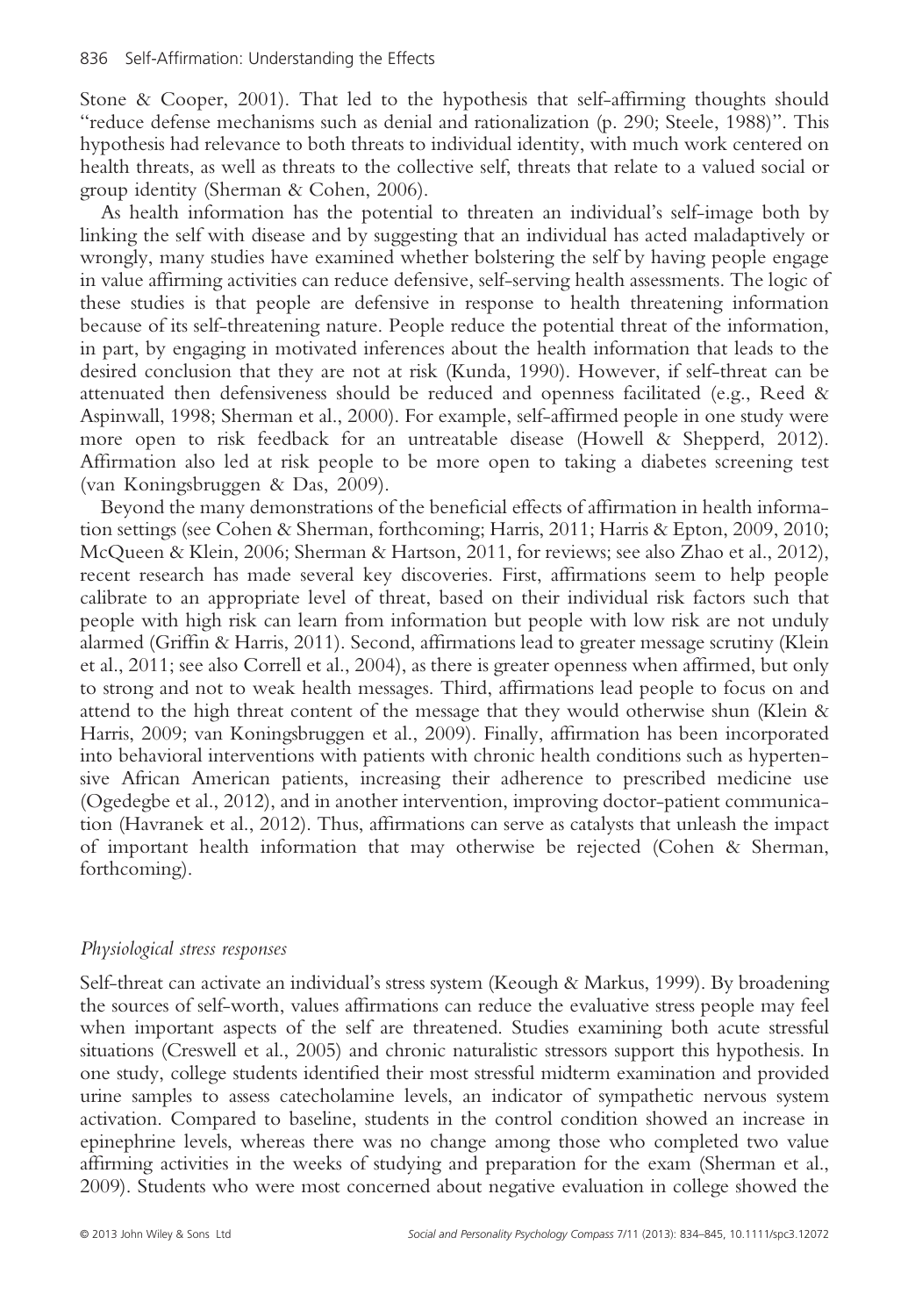most pronounced increases in epinephrine levels (relative to baseline) and were the individuals most buffered by the affirmation. This pattern of results has occurred in many studies (e.g., Harris & Napper, 2005; Jaremka et al., 2011; Sherman et al., 2000, Study 1) wherein those who experience the greatest threat in a domain are the ones who experience the greatest benefit from the affirmation.

## Academic underperformance under identity threat

The stress of identity threat when one's social group (e.g., gender, racial, or ethnic group) is devalued in the academic environment is a consistent source of underperformance (Steele, 1997). For individuals from certain groups, such as African Americans or Latino Americans in the United States education system, or women in quantitative fields, identity threat can dampen performance and thus serve as a barrier to academic success (Steele, 2010). However, values affirmations can make any one stressor, such as concerns about prejudice against one's social group, less psychologically disruptive by broadening the perceived sources of self-integrity (Garcia & Cohen, 2012). This, in turn, can help focus students on the academic tasks at hand – studying, learning, and taking tests – rather than on the self-evaluative and social-evaluative implications of success or failure at these tasks.

Social psychological interventions that have featured value affirmation activities have yielded long-term benefits on both academic performance and learning (Cohen et al., 2009; Cook et al., 2012; Miyake et al., 2010). African American middle school students who completed in class value affirmation activities had improved grades, effects that maintained over a two-year period (Cohen et al., 2009). Latino American middle school students who completed in class values affirmations had significantly improved grade point average over the school year, as the affirmation deflecting the downward trajectory in performance that was observed among the non-affirmed Latino American students (Sherman et al., 2013; see also Miyake et al., 2010). Such values affirmation interventions led to lasting affects by serving as catalysts for change, initiating positive feedback loops between the self and the social system that carried the intervention effects forward (Cohen & Sherman, forthcoming).

## Understanding the Effects of Self-Affirmations

Across a wide variety of threats and stressful, identity-threatening situations, values affirmations attenuated defensiveness, reduced physiological stress responses, and facilitated academic performance among students experiencing identity threats. The effects of the social psychological manipulations fostered, in some cases, lasting changes. What drives these long-term effects when they occur? The effects are not magical (cf., Wilson, 2011; Yeager & Walton, 2011) but rather work through shifts in the way people construe and engage with their social environment. With self-integrity concerns assuaged, other forces whose influence was suppressed by self-threat – educational, social, and persuasive – were able to exert their fuller impact (Cohen & Sherman, forthcoming). I suggest that three psychological consequences of affirmation open people up to such change.

Value affirming activities encourage people to reflect on and express important, core aspects of the self. The first proposition, then, is that values affirmations boost selfresources, that is, the psychological resources that people have to cope with threats. An important part of the coping process is a determination by individuals as to whether they have the resources to cope with a focal threat or stressor (Lazarus & Folkman, 1984). Yet, as has been documented by many (e.g., Pratto & John, 1991; S. E. Taylor, 1991), negative or stressful events (e.g., an important and difficult exam) tend to dominate an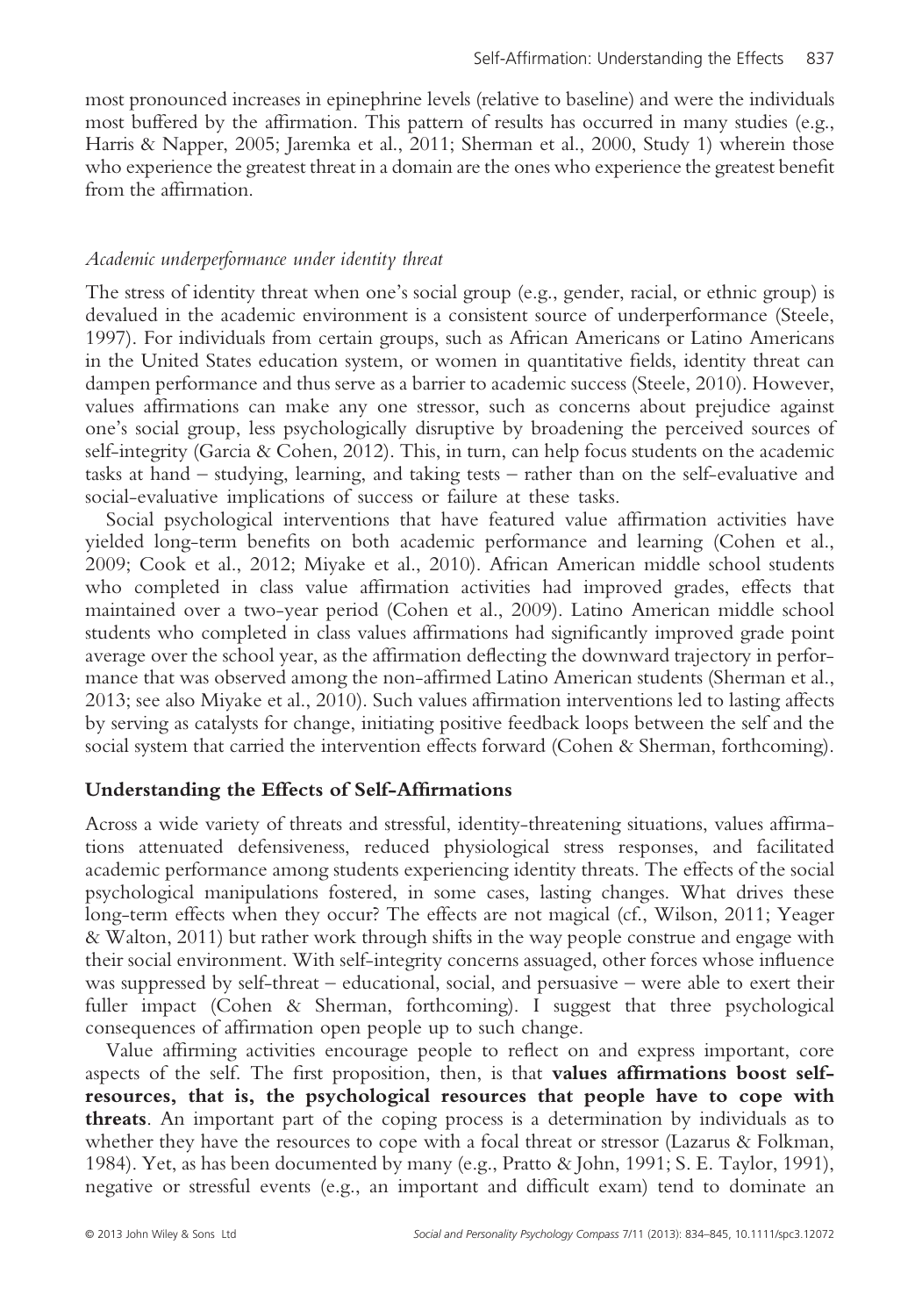individual's focus and attention, interfering with the ability to draw on one's full range of adaptive resources. Values affirmations, by contrast, introduce a psychological resource in the form of a valued self-domain that may have helped the individual to cope with similar events in the past and thus could conceivably be drawn upon to deal with an ongoing threat. For example, one seventh grade student in a values affirmation study wrote: "These things are important to me because I really like playing sports with my friends a lot. Also I like being with my family and friends because I don't want to lose them some day. Finally, I like living in the moment because I want to enjoy my life as much as I can". In this case, the student is affirming a narrative of himself as a person who enjoys life, athletics, family and friends, a narrative he will presumably be able to sustain regardless of what may happen with a given test or in the face of a stressful day at school.

This self-narrative as a person replete with psychological resources, strengths, and values may help people self-regulate at times when their resources would otherwise be depleted (Muraven & Baumeister, 2000). Enhanced psychological resources are inferred based on (i) the fact that affirmations cause people to write about or reflect upon their values, relationships, and experiences, and thus, these resources are likely to be salient; and (ii) the finding that affirmation manipulations can counteract the effects of psychological resource depletion in a manner consistent with the strength model of self-control (Baumeister et al., 2007). Although there is no direct measurement of psychological resources and thus the inferences about self-resources are indirect, recent research does suggest that affirmations can boost self-resources.1

In one series of studies, laboratory induced ego-depletion was counteracted by values affirmations (Schmeichel & Vohs, 2009). In one representative experiment, participants watched a video while being instructed to *not* attend to words written on the screen, a standard ego-depleting task (see Vohs & Faber, 2007). Participants completed a values affirmation, a control activity, or a positive mood induction (to examine whether positive mood produces analogous effects as the affirmation) before being given a tedious, depleting task to perform. The prediction was that the prior depleting task would impair persistence on this new task, unless participants were affirmed, and thus equipped with additional resources. The study supported the hypothesis, as affirmation counteracted depletion and increased persistence, whereas control or positive mood inductions did not (Schmeichel & Vohs, 2009; see also Burson et al., 2012).

The proposition that affirmation boosts self-resources has wide-ranging implications for outcomes such as health behaviors where the short term desires to eat, drink, or smoke can overwhelm the longer term health goals. One study (Logel & Cohen, 2012) examined college-age women, the majority of whom were obese or overweight and reported dissatisfaction with their weight and thus may have been in a chronic state of depleted resources in weight-relevant situations (Polivy & Herman, 2002; Ward & Mann, 2000). The women completed a values affirmation and were weighed on a scale, a potentially self-threatening event. Approximately 2.5 months later, they returned to the lab, weighed themselves again, and completed a test of their working memory. Participants in the affirmation condition had significantly smaller waistlines and lower body mass index at follow-up. Those in the affirmation condition also had greater working memory and for those in the affirmation condition, their increased working memory ability was associated with greater weight loss, suggesting that the affirmation increased their ability to deploy their self-regulatory resources to meet their weight related goals (Logel & Cohen, 2012). Collectively, demonstrations that affirmations can facilitate self-regulation across a wide variety of domains suggest that they boost self-resources.

The second proposition of the theoretical account to explain the effects of values affirmations is that affirmation broadens the perspective with which people view information and events in their lives. Broader perspective here refers to a more expansive view of the self, less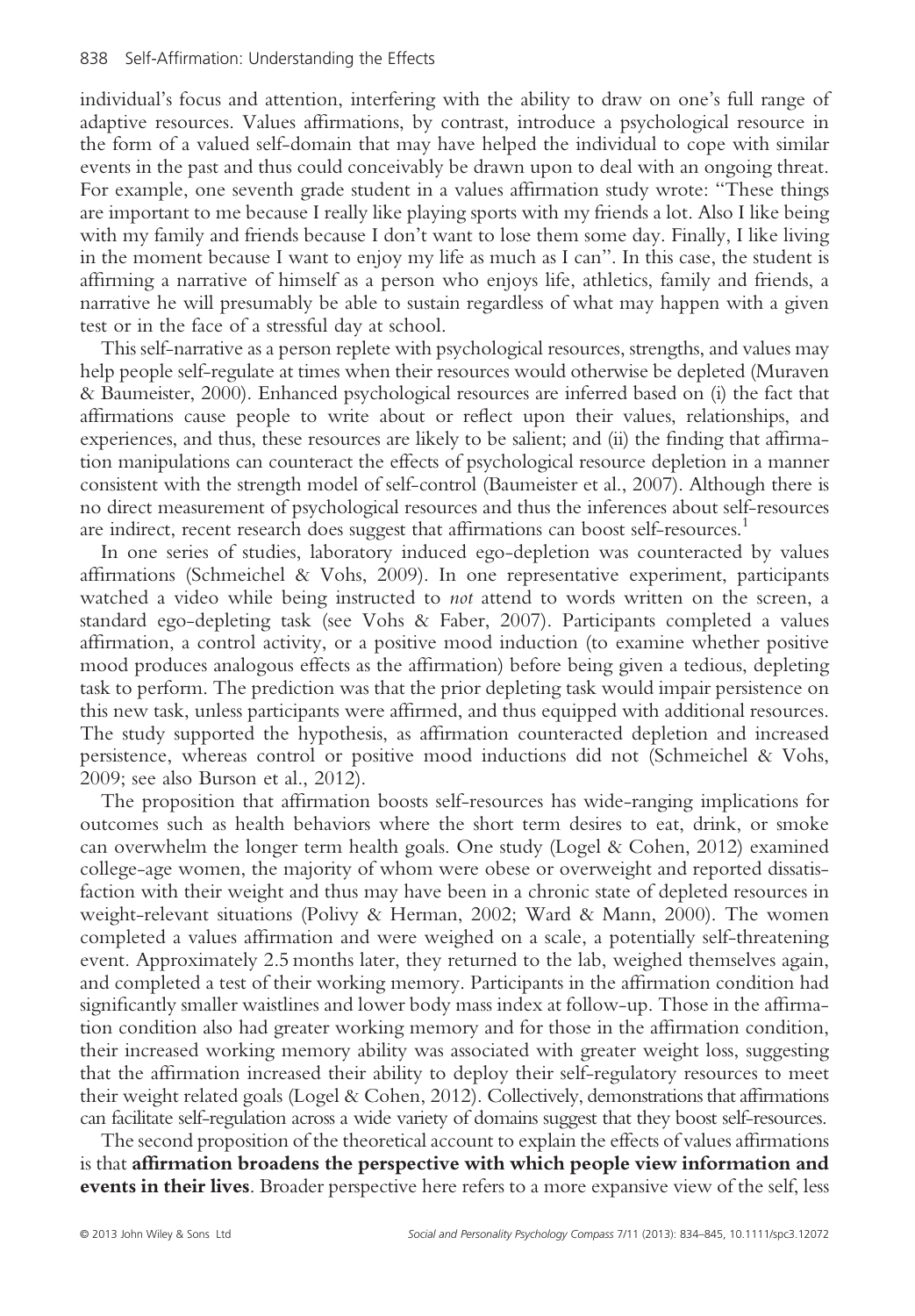focused on and consumed by the threat (Cohen & Sherman, forthcoming). Affirmations may facilitate a broader perspective by reminding people of other aspects of the self – psychological resources – that are important to them. They may also remind people of external resources, people and relationships whom they care about beyond the threat (Crocker et al., 2008). Affirmation does not merely add additional resources in some sort of internal equation but enables people to view a threat in a quite different manner, with greater perspective and in the context of sources of self-integrity that are not contingent upon the threatened domain.

Consistent with this, the threat of failure does not loom as large for those who complete self-affirmations. Affirmation leads people to ruminate less over failures that occur in the laboratory (Koole et al., 1999) and led students to report dwelling less on what would happen if they failed during a highly stressful examination (Sherman et al., 2009). Affirmations remind people of the whole self, rather than the narrow self that might be under attack, by expanding the bases of self-worth salient at times of threat (see also Critcher & Dunning, 2013).

Affirmation-induced broader perspective could manifest itself as an overall ability to see events at a higher level of construal. Research that has examined affirmation and object construal (Wakslak & Trope, 2009) found, across several studies, that participants who were affirmed were more likely to view objects and events at a higher level of construal. For example, they were more likely to identify locking a door in terms of the goal of the act – securing the house – than the means through which it is achieved – turning a key in the lock (Schmeichel & Vohs, 2009; Vallacher & Wegner, 1989; Wakslak & Trope, 2009). However, these effects of affirmation occurred absent any clear psychological threat (Briñol et al., 2007) and thus provide only suggestive evidence for how affirmation affects people under threat.

When people experience threat, such as occurs for minorities who are stereotyped in educational settings (Steele, 1997), they tend to become more vigilant (Cohen & Garcia, 2008; Murphy et al., 2007) about aspects of a situation that could indicate that they are at risk of being judged as a member of a stereotyped group (Steele, 2010). We hypothesized that being under a potential identity threat could lead minority students to have a lower level of construal – to focus more on detailed and concrete aspects of the situation. By contrast, self-affirmation may allow students to pull back and view events from a more relaxed and broader level of construal. We tested this in a year-long study in a mixed ethnicity middle school composed predominantly of Latino American and White students (Sherman et al., 2013).

At multiple points during the year, students completed scales (Vallacher & Wegner, 1989) to assess their construal levels. We observed an interaction effect, such that Latino American students saw events at a higher level of construal when they were affirmed than when they were not, whereas the affirmation had no effect on the White students, the unthreatened group. Supporting the notion that identity threat could lead to a focus on concrete aspects of the situation, in the control condition, Latino American students had a marginal tendency to see events at a lower level of construal than White students. Taken together, these findings suggest that affirmations help people broaden the perspective with which they view events in their lives.

The third and final proposition is that **affirmation leads to an uncoupling of the** self and threat, reducing the threat's impact on the self (Sherman & Hartson, 2011). In the absence of affirmation, people's self-evaluation can become engulfed by a focal threat – but with the increased breadth of perspective offered by values affirmation, focal threats can be evaluated on their own terms, with fewer self-evaluative implications.

In the realm of defensiveness, this can be operationalized as correlations between self- and threat-related variables. For example, in the political arena, individuals' patriotism predicted their responses to an article linking US foreign policy with 9/11, such that strongly patriotic people were resistant to this information, whereas non-patriotic people were more open to it. Affirmation attenuated this correlation, such that people evaluated the information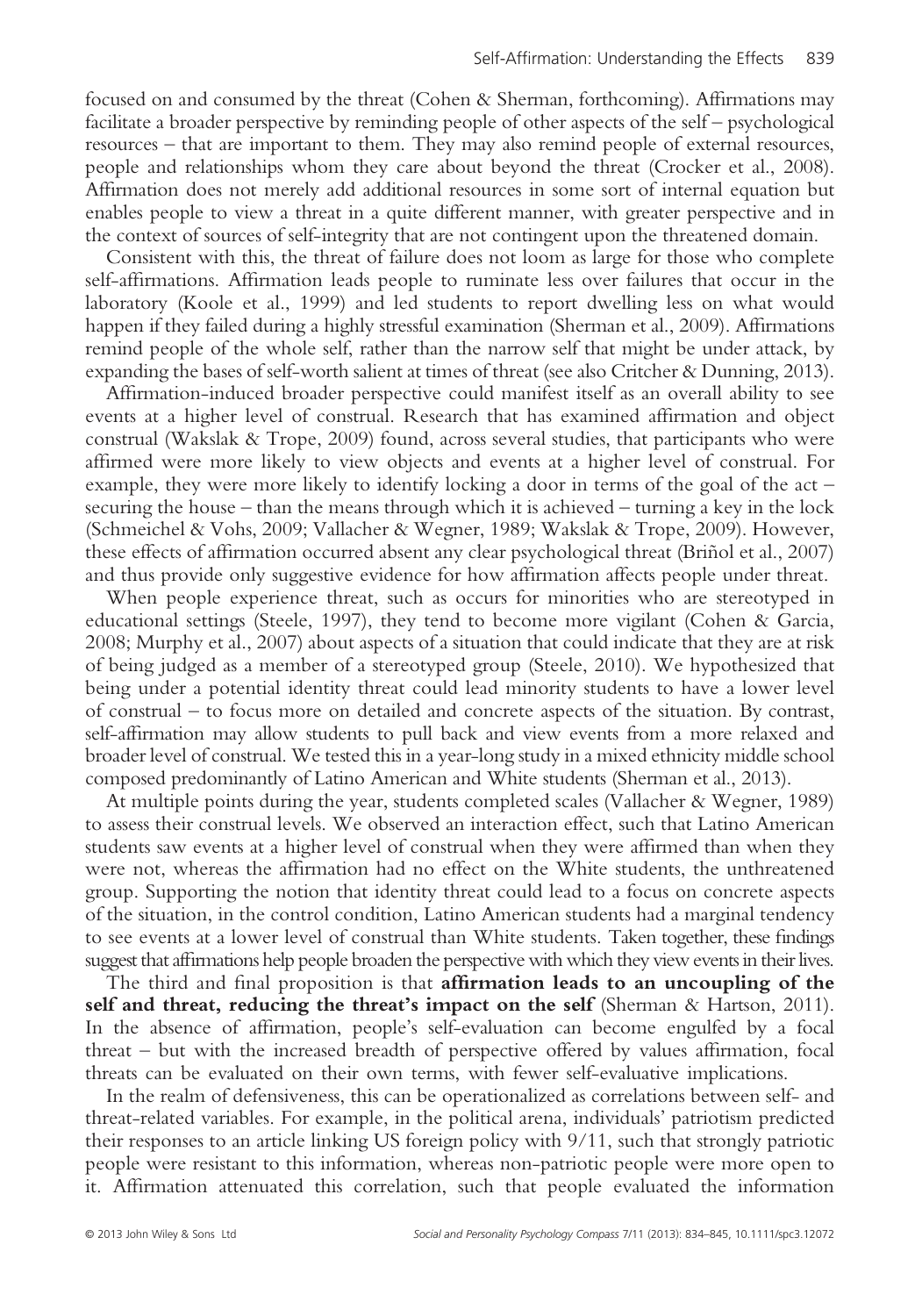irrespective of their self-identified patriotism (Cohen et al., 2007), reducing political polarization. In the emotionally charged domain of sports, athletes were more self-serving and group-serving in their attributions after victory than defeat; affirmation not only reduced these biased judgments but attenuated the correlation between them such that people evaluated their team independent of the self (Sherman & Kim, 2005). In both cases, people were less group-serving and their evaluations of the threat were more weakly associated – or decoupled – from self-evaluation.

In the realm of chronic identity threats and academic performance, affirmation changed the subjective construal of minority students, such that daily stressful events became less associated with perceptions of racial threat (Sherman et al., 2013; see also Walton & Cohen, 2007). Intervention studies including multiple assessments of each student across the school year assessed decoupling on a within-person level (Cook et al., 2012; Sherman et al., 2013). The studies examined whether students who perceive greater threat on a given day also experience corresponding decrements in belonging or motivation on a daily level and how affirmation affected this relationship. In the study with Latino American and White students described above (Sherman et al., 2013), unaffirmed Latino American students had a strong association between daily stressors and subjective identity threat. On days when they experience greater adversity and stress (e.g., "Today I feel stressed out at school"), they also experienced greater levels of identity threat (e.g., "Today in school, I am worried that other people might judge me based on my race"). Unlike White students, stressful days for Latino students seemed to be subjectively experienced through the lens of their race. Moreover, on days when they experienced greater identity threat, they also experienced a decrement in academic motivation, feeling as though they belonged less at school, and with decreased academic efficacy. The affirmation eliminated these within-person correlations. Affirmed Latino American students experienced the same daily ups and downs as other students experience, but without linking it to evaluations of their group. Further, for affirmed Latino American students, identity threat was not associated with (i.e., was decoupled from) their academic motivation (Sherman et al., 2013).

In a longitudinal examination of the effect of values affirmations on belonging and academic performance of African American and White middle school students, Cook et al. (2012) observed a similar within-person decoupling effect of values affirmation. In this case, affirmation led perceptions of felt belonging to be decoupled from academic performance. For unaffirmed African American students, performance impinged on the extent to which they felt they belonged in the school, such that when they did well, they felt more belonging than when they did poorly. (White students' feelings of belonging were generally unrelated to their performance). By contrast, affirmation decoupled this link, so that the African American students' feelings of belonging were independent of their academic performance. Although the details of the decoupling vary across the two studies (Cook et al., 2012; Sherman et al., 2013), the general point is clear: Affirmation enabled minority students to decouple threatening circumstances such that they were not as detrimental to their psychological state.

# Questions, Challenges, and Future Directions

The theoretical account presented here draws on recent studies derived from self-affirmation theory. It presents a suite of processes – enhanced resources, broader perspective, and decoupling of self and threat – theorized to be related to the important outcomes observed in affirmation studies. It is, however, only part of the story. There are other levels of analysis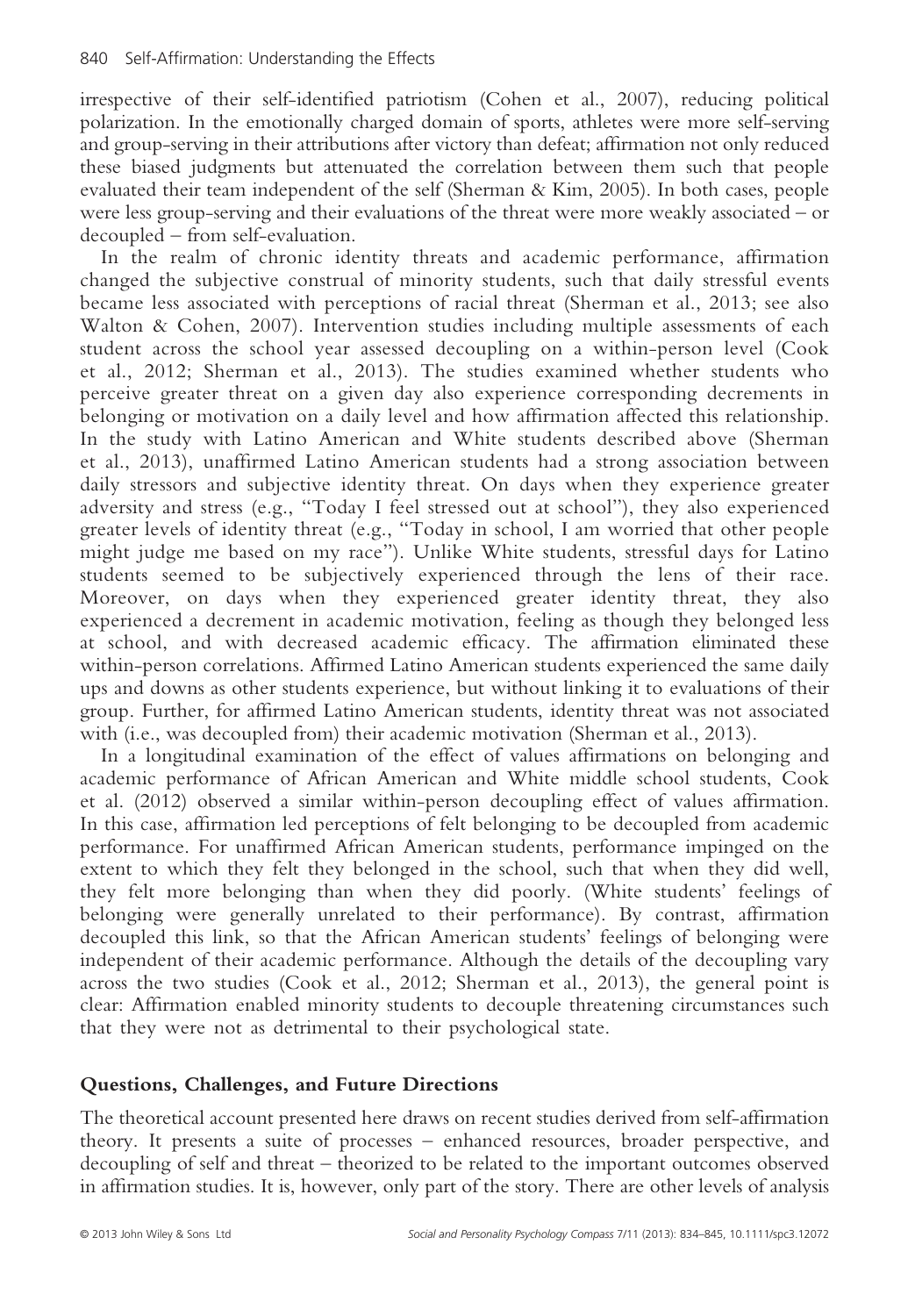to be explored for a fuller understanding of the effects of values affirmation. Two recent examples highlight the methodologically diverse ways researchers are examining affirmation theory. Studies examining the neural signals of the brain's error detection system found that self-affirmed participants showed increased error-related negativity (Legault et al., 2012), suggesting that the affirmed brain is more oriented toward learning opportunities. Examining the content of the essays that middle school students wrote about their values revealed that writing about social belonging is key. Affirmed African American students who wrote more about belonging themes showed the greatest academic improvement (Shnabel et al., 2013).

Such findings can potentially be integrated into the present model. For example, social belonging is a particularly affirming self-resource, and the discovery of its importance shines a light on the nature of affirmational resources and their efficacy (Shnabel et al., 2013). It may be that greater detection of one's errors at the neural level (Legault et al., 2012) observed among affirmed participants occurs when errors are decoupled from self-evaluation – and that this could be associated with greater learning (V. J. Taylor & Walton, 2011). Such integration awaits future research.

Questions remain as to the relationship of the processes outlined here to each other and to the outcomes identified in the earlier part of this review. Although it was proposed that enhanced resources could lead to a broadened perspective on threat, it is also plausible that when people take a broader perspective they are able to draw on a wider range of resources. This mutually reinforcing nature of the components in the model presents challenges for sequencing them into discrete stages. But are discrete stages plausible considering the ongoing and reciprocal influence likely responsible for long-term effects on behavior over time (Cohen & Sherman, forthcoming)? The issue is further complicated because outcomes such as improved performance and reduced stress may feed back and affect the resources people draw on and the perspective that they have on threat. When multiple aspects of the model were tested within one sample, such as the assessment of construal and decoupling (Sherman et al., 2013), they were uncorrelated with each other, and moreover, neither construal nor decoupling predicted academic performance (Cook et al., 2012; Sherman et al., 2013). Although it is logically possible that the processes are independent, it is also possible that future studies will better identify how to examine whether the psychological processes affect key outcomes. Timing of assessments may be crucial. In the study described earlier, the decoupling measures, the construal measures and grades were taken concurrently, or in some cases the psychological measures were taken after some grades were assessed (Sherman et al., 2013). When the link between daily stressors and belonging was assessed immediately after the intervention and prior to grades, it served as a mediator of a belonging intervention on performance (Walton & Cohen, 2007). Consideration of timing is of paramount importance in understanding affirmation effects (Cohen & Sherman, forthcoming; Critcher et al., 2010; Garcia & Cohen, 2012), not only in the time that affirmations are delivered – at key moments of threat – but also in terms of when potential mediators are assessed.

There are other challenges (and research opportunities) for examining mediation of long-term affirmation effects. Different problem domains may have different mediators; performance under identity threat may be related to reduced stress, whereas openness to health information may be related to reduced defensiveness, two levers by which affirmations exert effects (Cohen & Sherman, forthcoming). Additionally, there may be different mediators for different people, and thus, while overall researchers can observe effects of values affirmation on processes such as construal and decoupling, a given mediator may not be linked to the outcome of interest consistently. For example, affirmations may increase self-resources primarily for those with low self-esteem or self-worth, whereas for those with high self-esteem or self-worth, affirmation may broaden perspective. Thus, mediational heterogeneity could obscure relationships between theorized mediators and outcomes. The self gets involved in different ways in different contexts and for different people.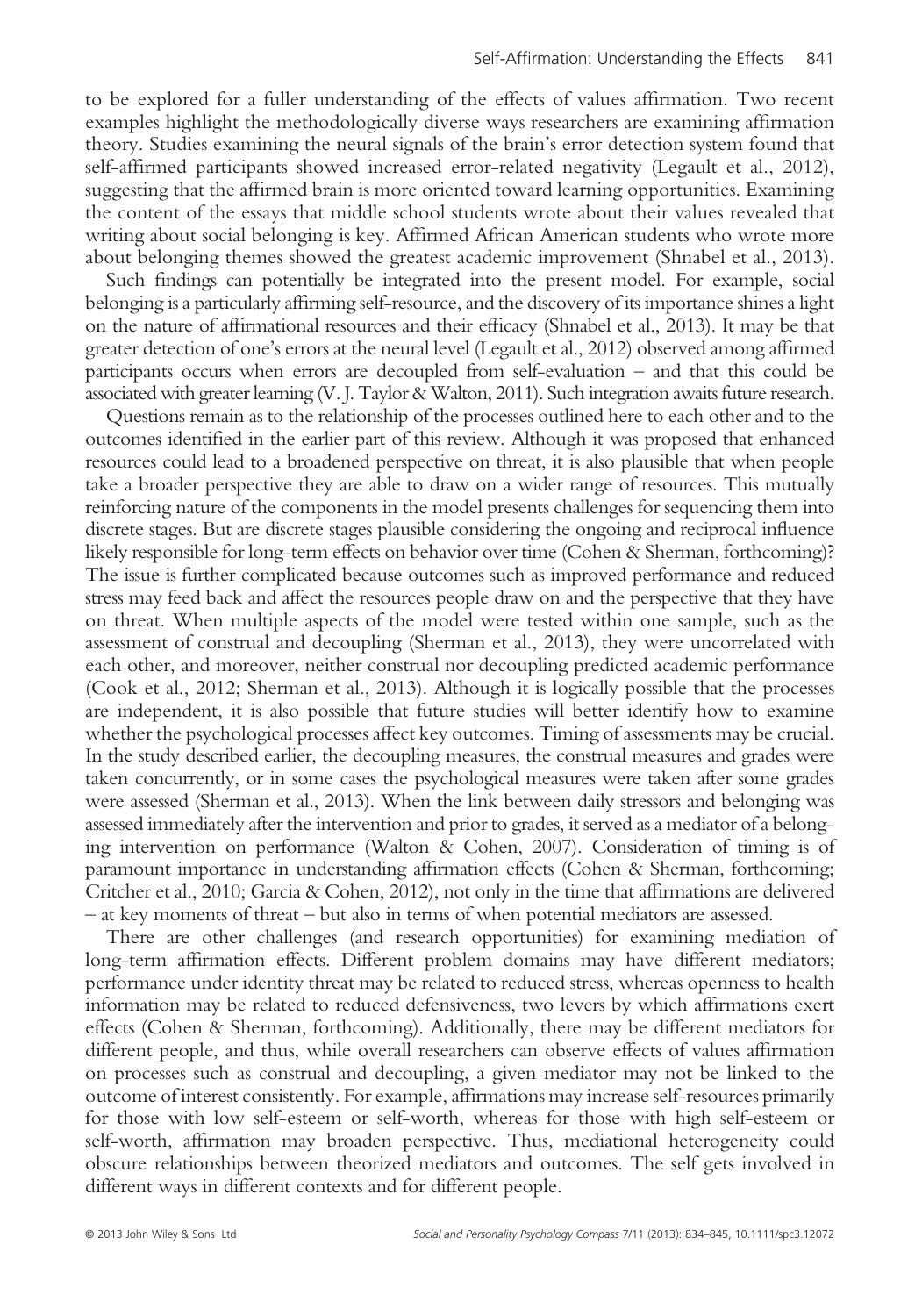Despite these challenges, progress has been made in understanding the effects of selfaffirmation. Many laboratories and researchers have examined affirmation effects from different theoretical perspectives. Affirmation research has incorporated insight and methods from construal level theory (Wakslak & Trope, 2009), ego depletion and self-control (Schmeichel & Vohs, 2009), the ecosystem and self-transcendence (Crocker et al., 2008), the elaboration likelihood model (Briñol et al., 2007), and terror management theory (Schmeichel & Martens, 2005), all contributing to a richer understanding of the psychology of self-affirmation. In addition, a great deal of insight has come from moving outside the laboratory to the field and testing how affirmation interventions affect real-world outcomes over weeks, months, and even years. Doing so revealed that affirmations do not directly cause changes in people's attitudes toward health behaviors, stress levels, and academic performance but serve as catalysts for other forces in the person's environment to exert impact, forces that may have been restrained by threat (Cohen & Sherman, forthcoming; Lewin, 1945).

Affirmation researchers have made considerable advances over the past 30 years in understanding threats to and affirmations of self-integrity. On one hand, the research has examined specific and short-term psychological mediators and mechanisms underlying the effects of affirmation. On the other hand, the research has examined real world problems and how the small but potent act of writing about values can change diverse aspects of psychological experience over the long-term. Like a writer typing a story or a juggler keeping multiple balls in the air, understanding the effects of self-affirmation will likely require both hands to work together.

## Acknowledgement

The author would like to thank Cameron Brick, Geoffrey Cohen, Phil Ehret, Kimberly Hartson, Heejung Kim, Eric Knowles, David Nussbaum, Steven Spencer, and Dimitri Voisin for commenting on earlier versions of this manuscript.

## Short Biography

David Sherman is an associate professor in the Department of Psychological & Brain Sciences at the University of California, Santa Barbara. He is a social and health psychologist whose research centers on how people cope with threatening events and information. He earned his BA in psychology at Cornell University, his PhD in psychology at Stanford University, and completed a post-doctoral fellowship in health psychology at University of California, Los Angeles. He is currently an associate editor at the Journal of Personality and Social Psychology.

# Endnotes

\* Correspondence: Department of Psychological & Brain Sciences, University of California, Santa Barbara, Santa Barbara, CA 93106-9660, USA. Email: david.sherman@psych.ucsb.edu

<sup>1</sup> Another issue is whether affirmation increases actual self-resources or the perception of self-resources (see for example Clarkson et al., 2010; Job et al., 2010).

#### References

Aronson, E. (1999). Dissonance, hypocrisy, and the self-concept. Readings About the Social Animal (pp.227–224). New York: Worth. Aronson, J., Cohen, G. L., & Nail, P. R. (1999). Self-affirmation theory: An update and appraisal. In E. Harmon-Jones

& J. Mills (Eds.), Cognitive Dissonance: Progress on a Pivotal Theory in Social Psychology (pp.127–148). Washington, DC: American Psychological Association.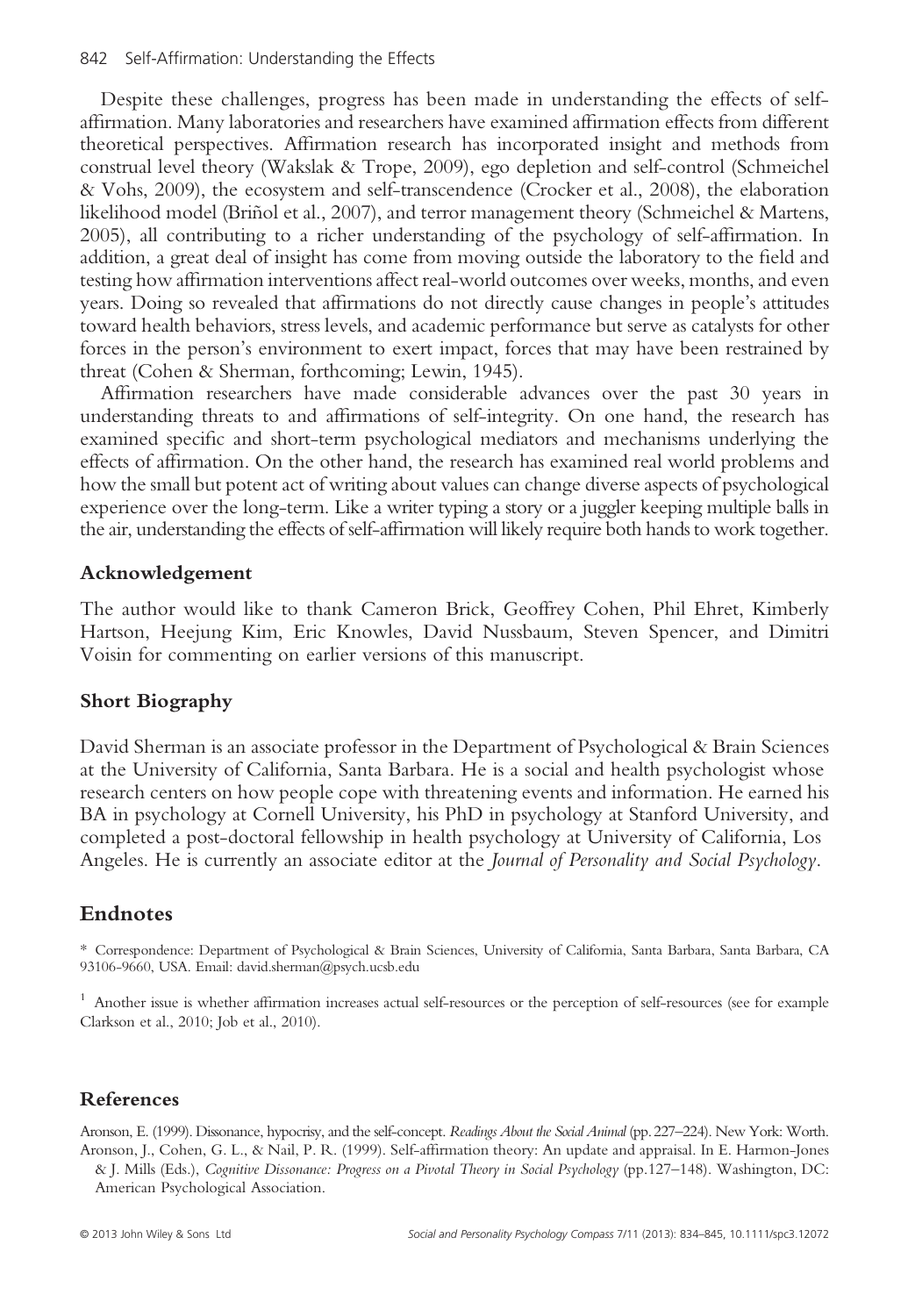- Baumeister, R. F., Vohs, K. D., & Tice, D. M. (2007). The strength model of self-control. Current Directions in Psychological Science, 16, 396–403.
- Blanton, H., Cooper, J., Skurnik, I., & Aronson, J. (1997). When bad things happen to good feedback: Exacerbating the need for self-justification with self-affirmations. Personality and Social Psychology Bulletin, 23, 684–692.
- Briñol P., Petty R. E., Gallardo I., DeMarree K. G. (2007). The effect of self-affirmation in non-threatening persuasion domains: Timing affects the process. *Personality and Social Psychology Bulletin*, 33, 1533–1546.
- Burson, A., Crocker, J., & Mischkowski, D. (2012). Two types of value affirmation: Implications for self-control following social exclusion. Social Psychological and Personality Science, 3, 510–516
- Clarkson, J. J., Hirt, E. R., Jia, L., & Alexander, M. B. (2010). When perception is more than reality: The effects of perceived versus actual resource depletion on self-regulatory behavior. Journal of Personality and Social Psychology, 98, 29.
- Cohen, G. L., & Garcia, J. (2008). Identity, belonging, and achievement: A model, interventions, implications. Current Directions in Psychological Science, 17, 365–369.
- Cohen, G. L., & Sherman, D. K. (forthcoming). The psychology of change: Self-affirmation and social psychological intervention. Annual Review of Psychology.
- Cohen, G. L., Aronson, J., & Steele, C. M. (2000). When beliefs yield to evidence: Reducing biased evaluation by affirming the self. Personality and Social Psychology Bulletin, 26, 1151–1164.
- Cohen, G. L., Garcia, J., Purdie-Vaughns, V., Apfel, N., & Brzustoski, P. (2009). Recursive processes in self-affirmation: Intervening to close the minority achievement gap. Science, 324, 400–403.
- Cohen, G. L., Sherman, D. K., Bastardi, A., McGoey, M., Hsu, A., & Ross, L. (2007). Bridging the partisan divide: Self-affirmation reduces ideological closed-mindedness and inflexibility in negotiation. Journal of Personality and Social Psychology, 93, 415–430.
- Cook, J. E., Purdie-Vaughns, V., Garcia, J., & Cohen, G. L. (2012). Chronic threat and contingent belonging: Protective benefits of values affirmation on identity development. Journal of Personality and Social Psychology, 102, 479–496.
- Correll, J., Spencer, S. J., & Zanna, M. P. (2004). An affirmed self and an open mind: Self-affirmation and sensitivity to argument strength. Journal of Experimental Social Psychology, 40, 350–356.
- Creswell, J. D., Welch, W., Taylor, S. E., Sherman, D. K., Gruenewald, T., & Mann, T. (2005). Affirmation of personal values buffers neuroendocrine and psychological stress responses. Psychological Science, 16, 846–851.
- Critcher, C. R., & Dunning, D. (2013). Self-affirmations provide a broader perspective so threats do not loom large. Manuscript under review.
- Critcher, C. R., Dunning, D., & Armor, D. A. (2010). When self-affirmations reduce defensiveness: Timing is key. Personality and Social Psychology Bulletin, 36, 947–959.
- Crocker, J., Niiya, Y., & Mischkowski, D. (2008). Why does writing about important values reduce defensiveness? Self-affirmation and the role of positive, other directed feelings. *Psychological Science*, **19**, 740–747.
- Garcia, J., & Cohen, G. L. (2012). A social psychological approach to educational intervention. In E. Shafir (Ed.), Behavioral Foundations of policy (pp. 329–350). Princeton, NJ: Princeton University Press.
- Gilbert, D. T., Pinel, E. C., Wilson, T. D., Blumberg, S. J., & Wheatley, T. P. (1998). Immune neglect: A source of durability bias in affective forecasting. Journal of Personality and Social Psychology, 75, 617-638.
- Griffin, D. W., & Harris, P. R. (2011). Calibrating the response to health warnings. *Psychological Science*, 22, 572–578.
- Harris, P. R. (2011). Self-affirmation and the self-regulation of health behavior change. Self and Identity, 10, 304–314.
- Harris, P. R., & Epton, T. (2009). The impact of self-affirmation on health cognition, health behavior and other health related responses: A narrative review. Social and Personality Psychology Compass, 3, 962–978.
- Harris, P. R., & Epton, T. (2010). The impact of self-affirmation on health-related cognition and health behaviour: Issues and prospects. Social and Personality Psychology Compass, 4, 439–454.
- Harris, P. R., & Napper, L. (2005). Self-affirmation and the biased processing of threatening health-risk information. Personality and Social Psychology Bulletin, 31, 1250-1263.
- Harris, P. R., Mayle, K., Mabbott, L., & Napper, L. (2007). Self-affirmation reduces smokers' defensiveness to graphic on-pack cigarette warning labels. Health Psychology, 26, 437–446.
- Havranek, E. P., Hanratty, R., Tate, C., Dickinson, L. M., Steiner, J. F., Cohen, G., & Blair, I. A. (2012). The effect of values affirmation on race-discordant patient-provider communication. Archives of Internal Medicine, 172, 1662–1667.
- Howell J. L., & Shepperd J. A. (2012). Reducing information avoidance through affirmation. Psychological Science, 23, 141-145.
- Jaremka, L. M., Bunyan, D. P., Collins, N. L., & Sherman, D. K. (2011). Reducing defensive distancing: Selfaffirmation and risk regulation in response to relationship threats. Journal of Experimental Social Psychology, 47, 264–268.
- Job, V., Dweck, C. S., & Walton, G. M. (2010). Ego depletion Is it all in your head? Implicit theories about willpower affect self-regulation. Psychological Science, 21, 1686–1693.
- Keough, K. A., & Markus, H. R. (1999). On being well: The role of the self in building the bridge from philosophy to biology. Psychological Inquiry, 9, 49–53.
- Klein, W. M. P., & Harris, P. R. (2009). Self-affirmation enhances attentional bias toward threatening components of a persuasive message. Psychological Science, 20, 1463–1467.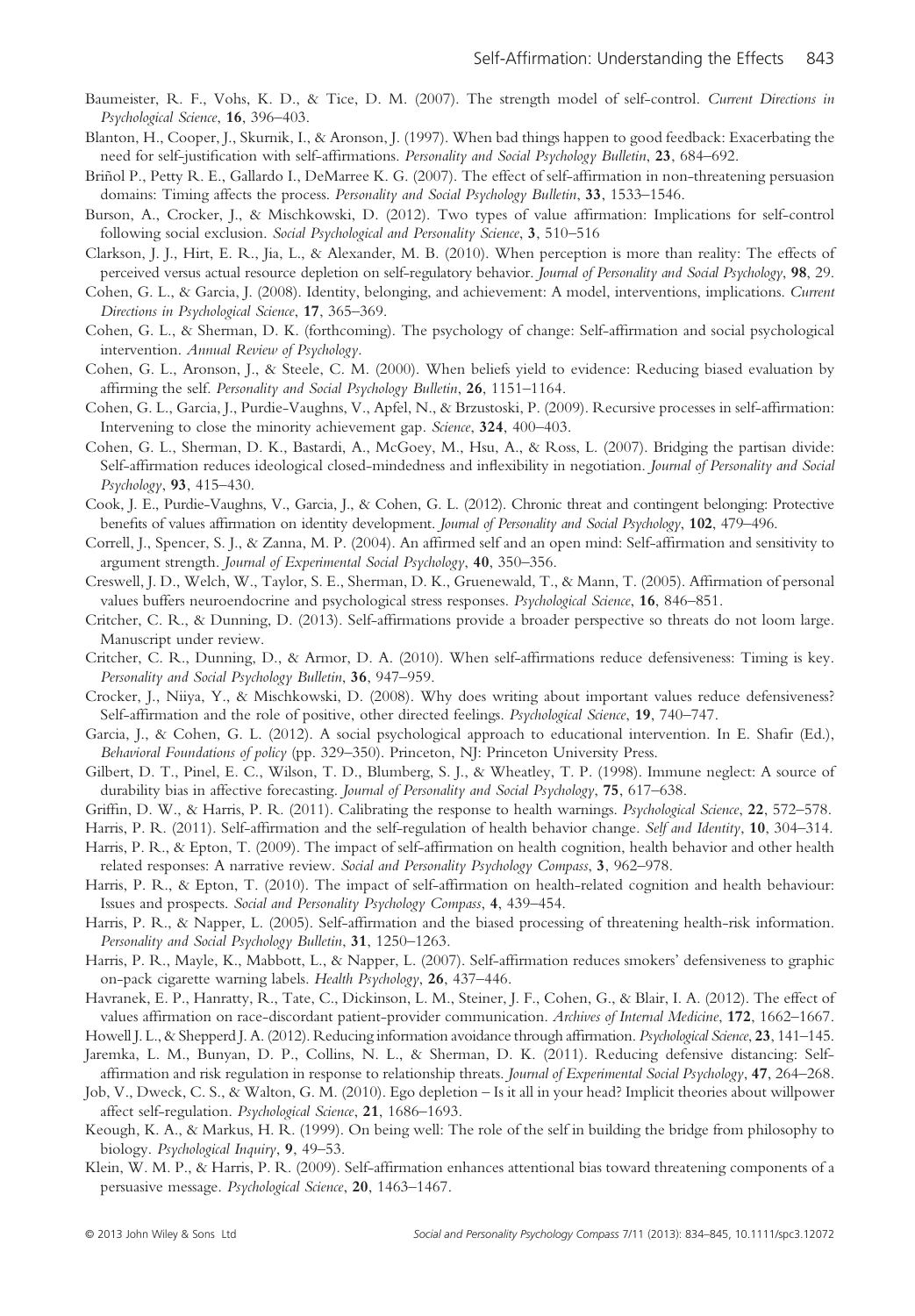- Klein, W. M. P., Harris, P. R., Ferrer, R. A., & Zajac, L. E. (2011). Feelings of vulnerability in response to threatening messages: Effects of self-affirmation. Journal of Experimental Social Psychology, 47, 1237–1242.
- van Koningsbruggen, G. M., & Das, E. (2009). Don't derogate this message! Self-affirmation promotes online type 2 diabetes risk test taking. Psychology and Health, 24(6), 635–649.
- van Koningsbruggen, G., Das, E., & Roskos-Ewoldsen, D. R. (2009). How self-affirmation reduces defensive processing of threatening health information: Evidence at the implicit level. Health Psychology, 28, 563–568.
- Koole, S. L., Smeets, K., van Knippenberg, A., & Dijksterhuis, A. (1999). The cessation of rumination through selfaffirmation. Journal of Personality and Social Psychology, 77, 111–125.
- Kunda Z. (1990). The case for motivated reasoning. Psychological Bulletin, 108, 480–498.
- Lazarus, R. S., & Folkman, S. (1984). Stress, Appraisal, and Coping. New York: Springer.
- Legault, L., Al-Khindi, T., & Inzlicht, M. (2012). Preserving integrity in the face of performance threat: Self-affirmation enhances neurophysiological responsiveness to task errors. *Psychological Science*, 23, 1455–1460.
- Lewin, K. (1945). The research center for group dynamics at Massachusetts Institute of Technology. Sociometry, 8, 126–135.
- Logel, C., & Cohen, G. L. (2012). The role of the self in physical health: Testing the effect of a values-affirmation intervention on weight loss. Psychological Science, 23, 53-55.
- McQueen, A., & Klein, W. (2006). Experimental manipulations of self-affirmation: A systematic review. Self and Identity, 5, 289–354.
- Miyake, A., Kost-Smith, L. E., Finkelstein, N. D., Pollock, S. J., Cohen, G. L., & Ito, T. A. (2010). Reducing the gender achievement gap in college science: A classroom study of values affirmation. Science, 330, 1234–1237.
- Muraven, M., & Baumeister, R. F. (2000). Self-regulation and depletion of limited resources: Does self-control resemble a muscle? Psychological Bulletin, 126, 247–259.
- Murphy, M. C., Steele, C. M., & Gross, J. J. (2007). Signaling threat: How situational cues affect women in math, science, and engineering settings. Psychological Science, 18, 879–885.
- Ogedegbe, G. O., Boutin-Foster, C., Wells, M. T., Allegrante, J. P., Isen, A. M., Jobe, J. B., & Charlson, M. E. (2012). A randomized controlled trial of positive-affect intervention and medication adherence in hypertensive African Americans. Archives of Internal Medicine, 172, 322.
- Polivy, J., & Herman, C. P. (2002). Causes of eating disorders. Annual Review of Psychology, 53, 187–213.
- Pratto, F., & John, O. P. (1991). Automatic vigilance: The attention-grabbing power of negative social information. Journal of Personality and Social Psychology, 61, 380-391.
- Reed, M. B., & Aspinwall, L. G. (1998). Self-affirmation reduces biased processing of health-risk information. Motivation and Emotion, 22, 99–132.
- Rokeach, M. (1973). The Nature of Human Values. New York: Free press.
- Sapolsky R. M. 2004. Why Zebras Don't Get Ulcers: The Acclaimed Guide to Stress, Stress-Related Diseases, and Coping-Now Revised and Updated. New York: Holt Paperbacks.
- Schmeichel, B. J., & Martens, A. (2005). Self-affirmation and mortality salience: Affirming values reduces worldview defense and death-thought accessibility. Personality and Social Psychology Bulletin, 31, 658–667.
- Schmeichel, B. J., & Vohs, K. D. (2009). Self-affirmation and self-control: Affirming core values counteracts ego depletion. Journal of Personality and Social Psychology, 96, 770–782.
- Sherman, D. K., & Cohen, G. L. (2006). The psychology of self-defense: Self-affirmation theory. In M. P. Zanna (Ed.), Advances in experimental social psychology (Vol. 38, pp. 183–242). San Diego, CA: Academic Press.
- Sherman, D. K., & Hartson, K. A. (2011). Reconciling self-protection with self-improvement: Self-affirmation theory. In M. Alicke & C. Sedikides (Eds.), The Handbook of Self-Enhancement and Self-Protection (pp. 128–151). New York: Guilford Press.
- Sherman, D. K., & Kim, H. S. (2005). Is there an "I" in "team"? The role of the self in group-serving judgments. Journal of Personality and Social Psychology, 88, 108–120.
- Sherman, D. K., Bunyan, D. P., Creswell, J. D., & Jaremka, L. M. (2009). Psychological vulnerability and stress: The effects of self-affirmation on sympathetic nervous system responses to naturalistic stressors. Health Psychology, 28, 554–562.
- Sherman, D. K., Hartson, K. A., Binning, K. R., Purdie-Vaughns, V., Garcia, J., Taborsky-Barba, S., Tomassetti, S., Nussbaum, A. D., & Cohen, G. L. (2013). Deflecting the trajectory and changing the narrative: How selfaffirmation affects academic performance and motivation under identity threat. Journal of Personality and Social Psychology, 104, 591–618.
- Sherman, D. A. K., Nelson, L. D., & Steele, C. M. (2000). Do messages about health risks threaten the self? Increasing the acceptance of threatening health messages via self-affirmation. Personality and Social Psychology Bulletin, 26, 1046–1058.
- Shnabel, N., Purdie-Vaughns, V., Cook, J. E., Garcia, J., & Cohen, G. L. (2013). Demystifying values-affirmation interventions: Writing about social belonging is a key to buffering against identity threat. Personality and Social Psychology Bulletin, 39, 663–676.
- Sivanathan N., & Pettit N. C. (2010). Protecting the self through consumption: Status goods as affirmational commodities. Journal of Experimental Social Psychology, 46, 564–570.